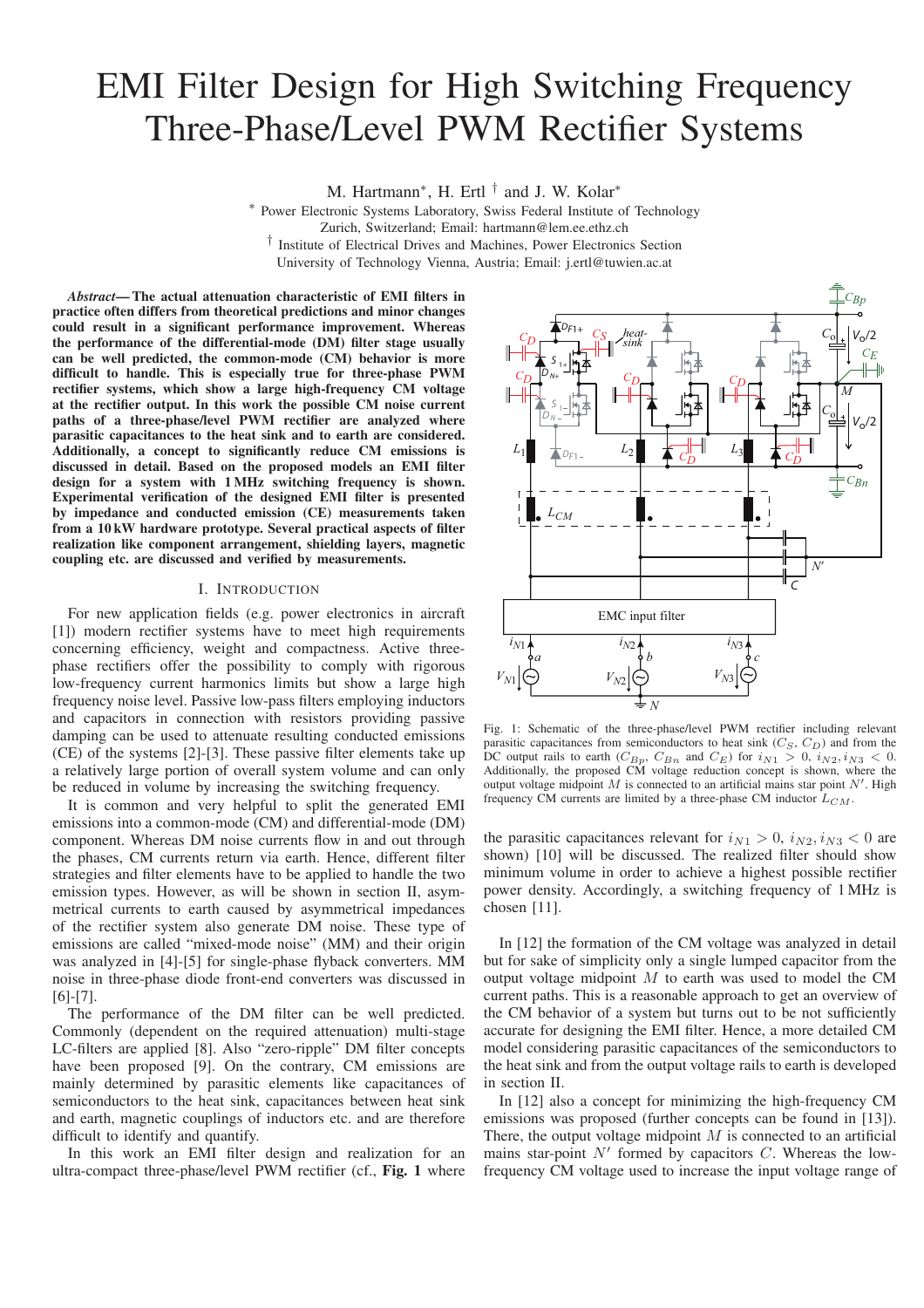

Fig. 2: Detailed noise model valid for  $i_{N1} > 0$ ,  $i_{N2}, i_{N3} < 0$  if the heat sink is connected to earth. Only current paths involving the parasitic capacitors  $C_p$  and  $C_n$  are shown.

the rectifier drops across the capacitors  $C$ , the high frequency CM output voltage is attenuated by a low-pass filter action of the boost inductors  $L_i$  and the capacitors  $C$ . Unfortunately, this concept results in a considerably increased ripple of the boost inductor currents and/or in higher copper and core losses. Therefore, the basic concept is extended here by placing a threephase CM inductor  $L_{CM}$  in series to the boost inductors  $L_i$  which considerably reduces the additional high-frequency current ripple.

The DM filter design as well as the design of the proposed CM filter inductor will be discussed in section III where also a simplified method for determining the CM noise level is proposed. Section IV deals with the practical realization of the filter considering available magnetic materials. Measurements taken from a 10 kW rectifier prototype verify the effectiveness of the proposed EMI filter in section V. In this section also several practical aspects of filter realization like the physical components arrangement, shielding layers, and magnetic couplings etc. are discussed with reference to measurement results.

## II. CONVERTER NOISE MODEL

The semiconductors of a power electronics converter are typically mounted on a common heat sink which usually is connected to earth. Therefore, parasitic capacitances to earth exist which are not included the basic circuit diagram. In order to fully understand the propagation of the resulting CM noise currents these capacitances have to be considered and/or a detailed CM noise model has to be derived. Accordingly, in the following the modeling approach given in [19]-[20] for single-phase PFC will be extended to three-phase systems.

In Fig. 1, the relevant parasitic capacitors between semiconductors and heat sink are drawn for  $i_{N1} > 0$ ,  $i_{N2}, i_{N3}$  < 0. The capacitors  $C_S$  and  $C_D$  represent the stray capacitance of a MOSFET's drain and a diode's cathode to the heat sink which is approximately 60 pF for the applied TO220 package. Actually, these capacitances are present for all semiconductors of the rectifier system, but capacitors which are not carrying current in  $-30^{\circ} < \varphi_N < 30^{\circ}$  are not shown. The capacitors  $C_{Bp}$  and  $C_{Bn}$  model the stray capacitances of the positive and negative output voltage rail to earth. The capacitor  $C_E$  models the parasitic capacitance of the output voltage midpoint to earth but also includes possible parasitic capacitances of the load. Therefore, the capacitance of  $C_F$  can be comparably large, i.e. several nF. In order to develop a high-frequency CM model of the circuit the MOSFETs are replaced by voltage sources  $v_{v,i}$ , which impress the switched voltage waveforms. Similarly, the diodes  $D_{F1+}$ ,  $D_{F2-}$  and  $D_{F3-}$  are replaced by current sources showing the same pulsed current waveform. The impedance of the output capacitor  $C<sub>o</sub>$  is typically very small at switching frequency (1 MHz) and therefore modeled as a short-circuit. As can be verified easily, the current sources do not contribute to the CM noise (cf., [20]). The mains diodes are permanently on during a half mains period and are, hence

replaced by a short-circuit. The resulting three-phase noise model of the rectifier is depicted in Fig. 2. The phase leg with positive input current  $(i_{N1})$  shows a total capacitance of  $C_p = 2C_D + C_S$ to the heat sink and the phase-legs with negative input currents  $(i_{N2}$  and  $i_{N3})$  show a total capacitance of  $C_n = 2C_D$  which is different to  $C_p$ . Note that this model is only valid for  $i_{N1} > 0$ ,  $i_{N2}, i_{N3} < 0$ , i.e.  $-30^{\circ} < \varphi_N < 30^{\circ}$ , and that the capacitance of  $C_p$  and  $C_n$  is changing if one of the input phase currents changes sign, i.e. every 60°. The capacitor  $C_g$  models all capacitances from the output voltage rails and the output voltage midpoint to earth  $(C_q = C_E + C_{Bp} + C_{Bn})$ . The detailed function of the CM filtering based on a connection of  $M$  with  $N'$  will be discussed later. Note, that the voltage sources  $v_{v,i}$  include DM emissions as well as CM emissions.

Now, different possibilities for defining the heat sink potential exist where the most important ones are:

- 1) heat sink connected to earth
- 2) heat sink connected to the output voltage midpoint M
- 3) heat sink floating.

All three connection types result in different CM behavior. If the heat sink is connected to M the noise currents through  $C_p$ and  $C_n$  are directly guided back to the noise source and thus no additional external CM noise occurs. The largest impact on the noise emissions can be observed if the heat sink is connected to earth and this scenario will be further discussed.

Unfortunately, the three phases show different capacitive couplings to earth and therefore a separation into CM and DM emissions is not directly possible. Due to asymmetry the currents of the phases towards earth also generate DM noise. This noise can be called "mixed-mode noise" (cf., [4]-[7]). For the sake of brevity this is not further analyzed in this work but is subject for further research on this topic.

# III. FILTER DESIGN

In order to design a proper EMI filter the CM and DM noise levels of the three-phase rectifier system are required. A computer simulation is used to determine the DM and CM voltage waveforms (cf., Fig.  $3(a)$  and Fig.  $3(b)$ ) generated by the rectifier system. The assumed system specifications are listed in TABLE I. Note, that different modulation strategies result in different CM and DM voltage waveforms which would finally lead to different EMI filter requirements. However, for the sake of brevity this is not further discussed in this paper. In three-phase PWM rectifier systems, a third harmonic signal is added to the sinusoidal phase voltage reference values in order to increase the input voltage modulation range for a given output DC voltage. A triangular shaped signal

$$
v_{h3} = \frac{\hat{V}_N}{6} \text{tri}(3\varphi) \tag{1}
$$

is employed in the implemented modulator which results in a triangular low-frequency component  $(v_{CM,avg})$  of the CM voltage  $(cf., Fig. 3(b)).$ 

According to the calculation scheme given in [8] the quasipeak (QP) or peak (PK) weighted DM and CM spectrum can be calculated. The calculated spectra (using peak-detection) of the voltages shown in Fig.  $3(a)-(b)$  are depicted in Fig.  $3(c)$ -(d), together with the limit defined by CISPR11 class A [14]. Note, that the result of this calculation are only the spectra of the simulated voltage waveforms and that, contrary to [8], the influence of the LISN is not considered. The EMI filter has now to be designed such that the generated emissions do not exceed the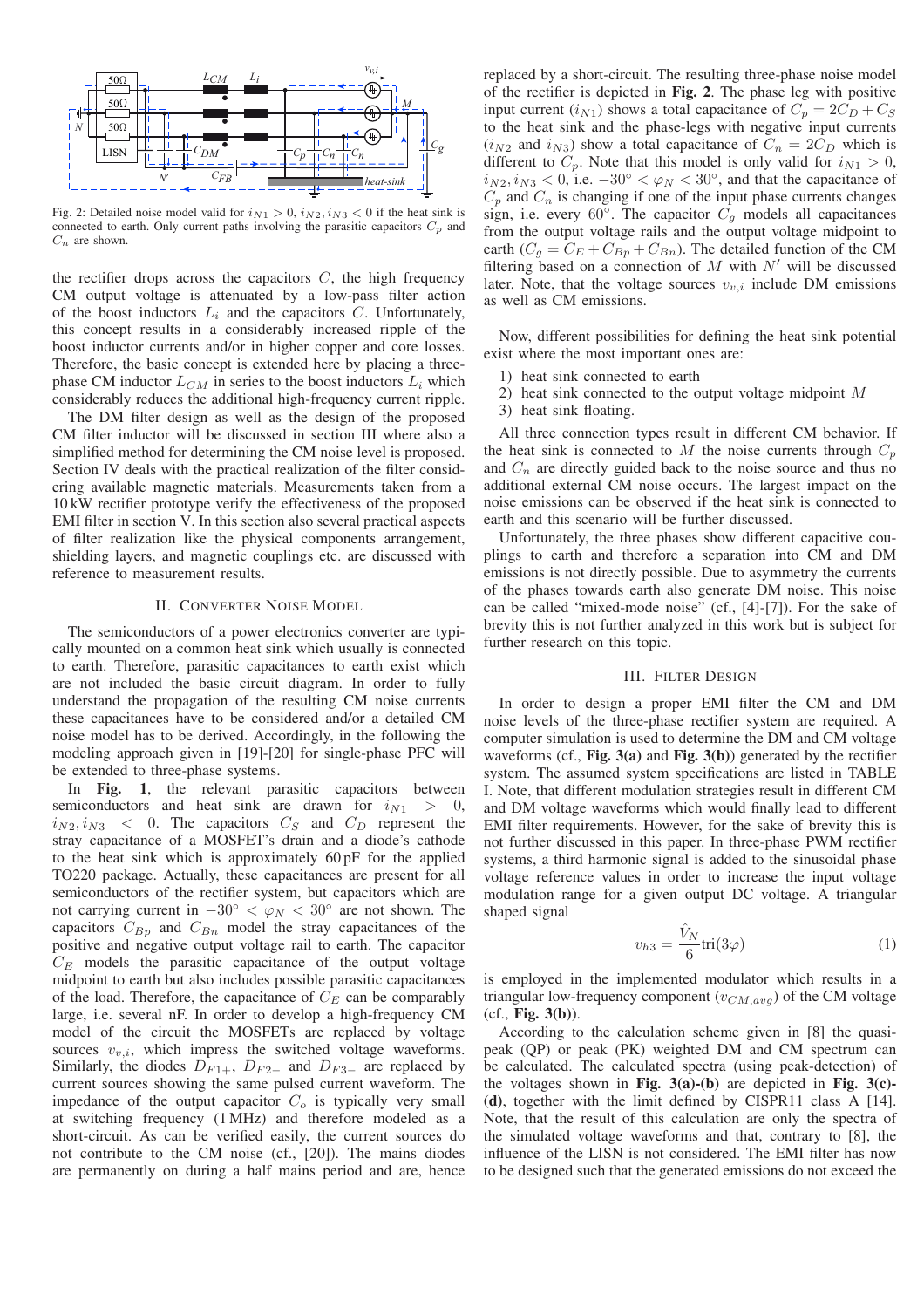TABLE I: Specifications of the analyzed PWM rectifier system.

| $V_{Ni}$     | 230 V             |
|--------------|-------------------|
| 'N           | $50/60$ Hz        |
| s            | 1 MHz             |
|              | $800\,\text{Vpc}$ |
| $P_{\alpha}$ | $10$ kW           |

CISPR11 class A. The influence of the LISN has to be considered later in the EMI filter design process.

According to Fig. 3, the main amplitudes of harmonics occur at multiples of the switching frequency. Hence, the required attenuation of the DM and CM filter can be calculated by comparing the simulated emissions with the limit specified in CISPR11. For the DM filter this results in a required attenuation of

$$
Att_{DM}[dB] = v_{DM}(f_s)[dB\mu V] - Limit[dB\mu V] + margin[dB] \approx 103 dB ,
$$
\n(2)

where a margin of 6 dB is included. The required attenuation of the CM filter can be calculated to

$$
Att_{CM}[dB] = v_{CM}(f_s)[dB\mu V] - Limit[dB\mu V] + margin[dB] \approx 93 dB .
$$
 (3)

The employed process for calculating the noise spectra is a time consuming task. The result of this calculation are noise amplitudes over the whole frequency range but as shown before only the amplitude of the emissions generated at the switching frequency fundamental is used for EMI filter design (in case of  $f_s \geq 150$  kHz). In [15] an approximation method for determining the EMI emission has been presented, where only the fundamental DM component at the switching frequency is considered. However, this method can also be applied to determine the CM filter requirements. Therefore, the rms value of the CM voltage  $V_{CM,rms}$  which comprises a low-frequency component  $V_{CM,h3,rms}$  and a high-frequency component  $V_{CM,noise,rms}$  containing all switching frequency harmonics has to be calculated. This could be done purely analytically but for sake of simplicity the rms value of the total CM voltage is calculated using the simulated CM voltage shown in Fig. 3(b). The rms value of the high-frequency CM noise  $V_{CM,noise,rms}$  is therefore given by

$$
V_{CM,noise,rms}^2 = V_{CM,rms}^2 - V_{CM,h3,rms}^2 \,. \tag{4}
$$

Substituting (1) in (4) yields

$$
V_{CM,noise,rms}^2 = V_{CM,rms}^2 - \frac{\left(\frac{\hat{V}_N}{6}\right)^2}{3}
$$
 (5)

which results in an estimated noise level of

$$
V_{CM,noise} = 164 \,\text{dB}\mu\text{V} \ . \tag{6}
$$

The difference to the result given in Fig. 3(d) is only  $4 \text{ dB} \mu$ V and therefore, the proposed procedure is a very simple method to estimate the EMI filter requirements.

According to Fig. 3(c)-(d) a relatively large noise floor of  $\approx$ 110 dB is generated by the rectifier system. The reason for this can be found in the time behavior of the DM and CM voltages. As reported in [16] and [17] carrier sideband harmonics are present in the spectrum of a PWM signal with low-frequency local average. This leads to an increased noise floor which has to be considered in the DM filter design. Therefore, the DM filter has to realize an attenuation of at least

$$
Att_{DM2}[dB] = v_{DM}(150 \text{ kHz})[dB \mu V] - Limit[dB \mu V] + margin[dB] \approx 37 dB
$$
 (7)



Fig. 3: Simulated voltage waveforms of the rectifier system operated at an output power of  $P<sub>o</sub> = 10$  kW and corresponding predicted spectra using peak-detection; a) DM voltage; (b) CM voltage; (c) Predicted DM emission and (d) predicted CM emission.

at the lower frequency limit for conducted emissions measurements, i.e. at 150 kHz. Accordingly, at least one filter stage has to be designed such that the required attenuation at 150 kHz is realized, that means the volume of this filter stage can not be reduced by a high switching frequency. Among other limitations like the lack of available high frequency magnetic materials this is a main limitation of EMI filter volume reduction by increasing the switching frequency.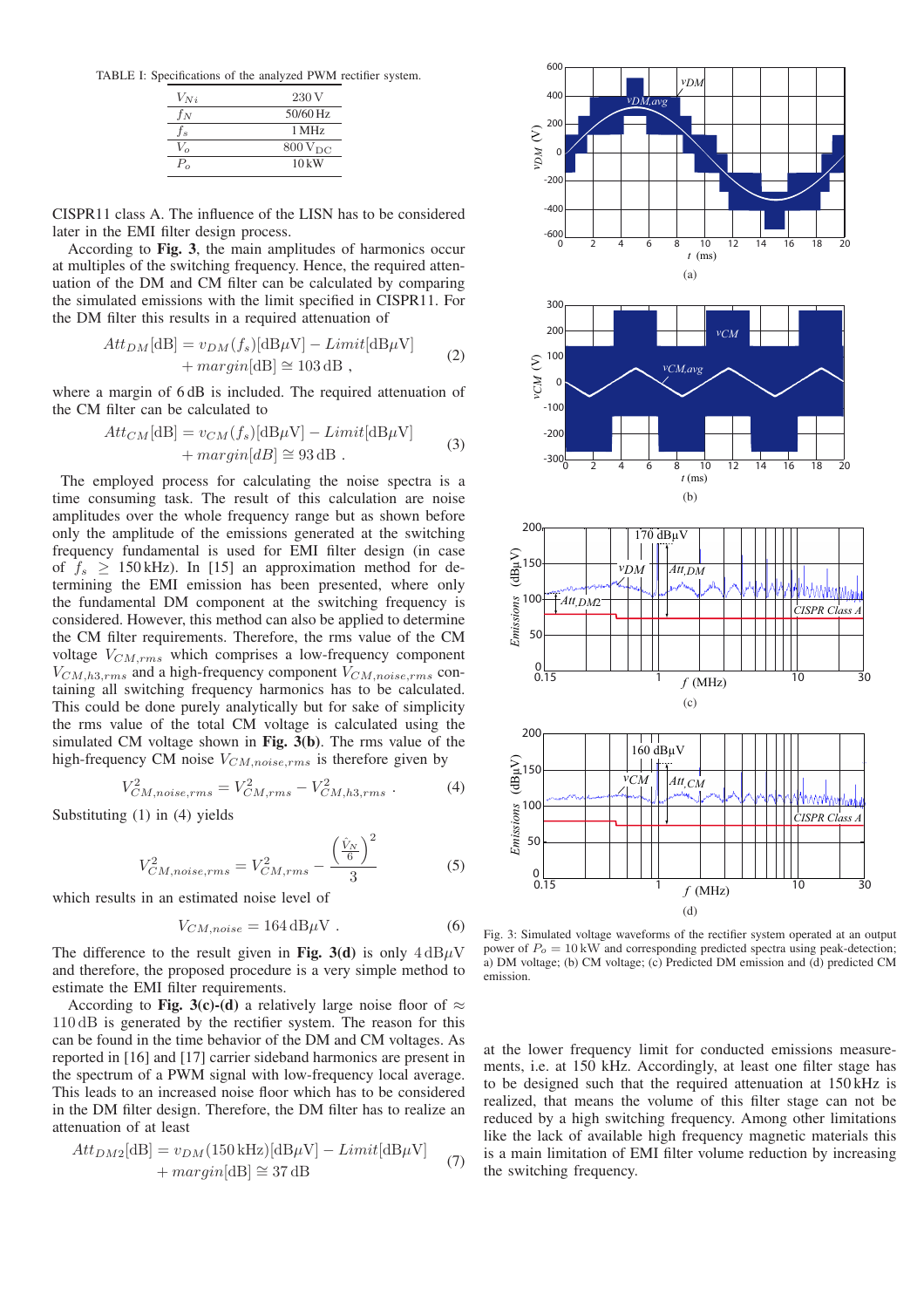

Fig. 4: (a) Equivalent single-phase DM model and (b) calculated transfer function  $G_{DM}(j\omega)$ of the designed DM filter.

## *A. DM Filter Design*

For DM filter design, in addition to the required filter attenuation also the phase displacement of the mains currents resulting from the currents drawn by the filter capacitors has to be considered. If a maximum phase displacement should be limited to 10° at an output power of  $0.1P_o$ , the DM filter capacitors are limited to a total capacitance of  $C_{DM} = 3.5 \,\mu\text{F}$  per phase. According to the specifications given in  $(2)$  and  $(7)$  an LC-filter with three stages is used for realization of the DM filter. The single-phase equivalent circuit of the DM filter is shown in Fig. 4(a). The boost inductor of the rectifier can be used to realize the first filter stage. The inductance value of the boost inductor is defined by the maximum allowed current ripple. For the realization at hand a maximum current ripple of  $\Delta i_{L,pp} = 0.2 \hat{I}_{N,i}$  shall be allowed which results in an inductance of  $L_i = 20 \,\mu$ H. In [18] it was shown that a maximum attenuation for a multi-stage LC-filter can be achieved if all inductance values and all capacitance values are equal, which also implies that the cut-off frequencies of all filter stages are identical. Unfortunately, (2) as well as (7) have to be satisfied which is not possible with regard to a minimum filter volume by application of this criteria. Additionally, this concept shows the problem of multiple equal filter resonance frequencies. Hence, the cut-off frequencies of the filter stages are selected in a distributed manner and the resulting filter components are chosen also considering aspects of practical realization, which will be further discussed in section IV. The calculated transfer function  $G_{DM}(j\omega)$  of the designed filter is depicted in Fig. 4(b).

# *B. CM Filter Design*

For a first step design of the CM filter the influence of the parasitic capacitors  $C_n$  and  $C_n$  (cf., Fig. 2) is neglected. For selecting the CM capacitors safety regulations have to be considered where the leakage earth current is limited to several mA. This results in a limited total capacitance connected to earth which fundamentally influences CM filter design. If a conventional multistage LC low-pass filter would be realized at least three stages would be necessary. Furthermore, the large CM component of  $V<sub>o</sub>$  would still be present. However, by connecting the outputvoltage midpoint  $\overrightarrow{M}$  to an artificial star-point  $\overrightarrow{N}$  as shown in Fig. 1, the CM component of the output voltage can reduced significantly without violating the safety regulations. For the



Fig. 5: (a) Conducted noise equivalent circuit of the three-phase/level PWM rectifier system for the proposed CM filter concept if  $C_n$  and  $C_n$  are neglected; (b) simplified CM equivalent circuit.

formation of  $N'$  the capacitors  $C_{DM}$  of the first DM filter stage can be used advantageously. An equivalent circuit of the proposed CM filter concept is shown in Fig. 5(a). There, the converter voltage  $v_{v,i}$  is split into a DM voltage  $v_{DM,i}$  and a CM voltage  $v_{CM}$ 

$$
v_{v,i} = v_{DM,i} + v_{CM} \tag{8}
$$

where the CM voltage

$$
v_{CM} = v_{CM, \sim} + v_{CM, 3h} \tag{9}
$$

comprises a high-frequency component  $v_{CM, \sim}$  and a lowfrequency component  $v_{CM,3h}$  which represents the mentioned third harmonic injection. The CM filter path is realized with a capacitor  $C_{FB}$  in series to the DM capacitors forming N'. Additionally, the capacitance  $C_g$  is shown which represents the lumped capacitance between  $\overrightarrow{M}$  and earth which is significantly influenced by the load. If this parasitic capacitance is neglected for a first analysis, the generated CM voltage appears across circuit  $L_i$ ,  $L_{CM}$  and the series connection of the capacitors  $C_{FB}$ and  $C_{DM}$ . The capacitors  $C_{FB}$  and  $C_{DM}$  are not connected to earth and are therefore not limited in capacitance by equipment safety regulations. The realization of a CM inductor which is able to handle the third harmonic voltage component  $v_{CM,3h}$ without saturation is possible but would result in a very large and bulky element. If the feedback capacitor  $C_{FB}$  is dimensioned such that it represents a short-circuit for the high-frequency CM signals ( $v_{CM,~\sim}$ ) but a high impedance element for the third harmonic component  $(v_{CM,3h})$ , the low-frequency component will drop across the feedback capacitor and only  $v_{CM, \sim}$  has to be handled by the inductors. Unfortunately, three-phase CM inductors typically allow only a very small zero-sequence current without saturation because of their very high permeability. Because of

$$
i_{FB,3h} \approx C \frac{dv_{CM,3h}}{dt} \ . \tag{10}
$$

the feedback capacitor has to be as small as possible to prevent saturation of the CM inductor. Hence, the relatively large DM capacitors  $C_{DM}$  (660 nF per phase) solely can not be used for realization and a low capacitance feedback capacitor  $C_{FB}$  is connected in series to the star-point  $N'$ .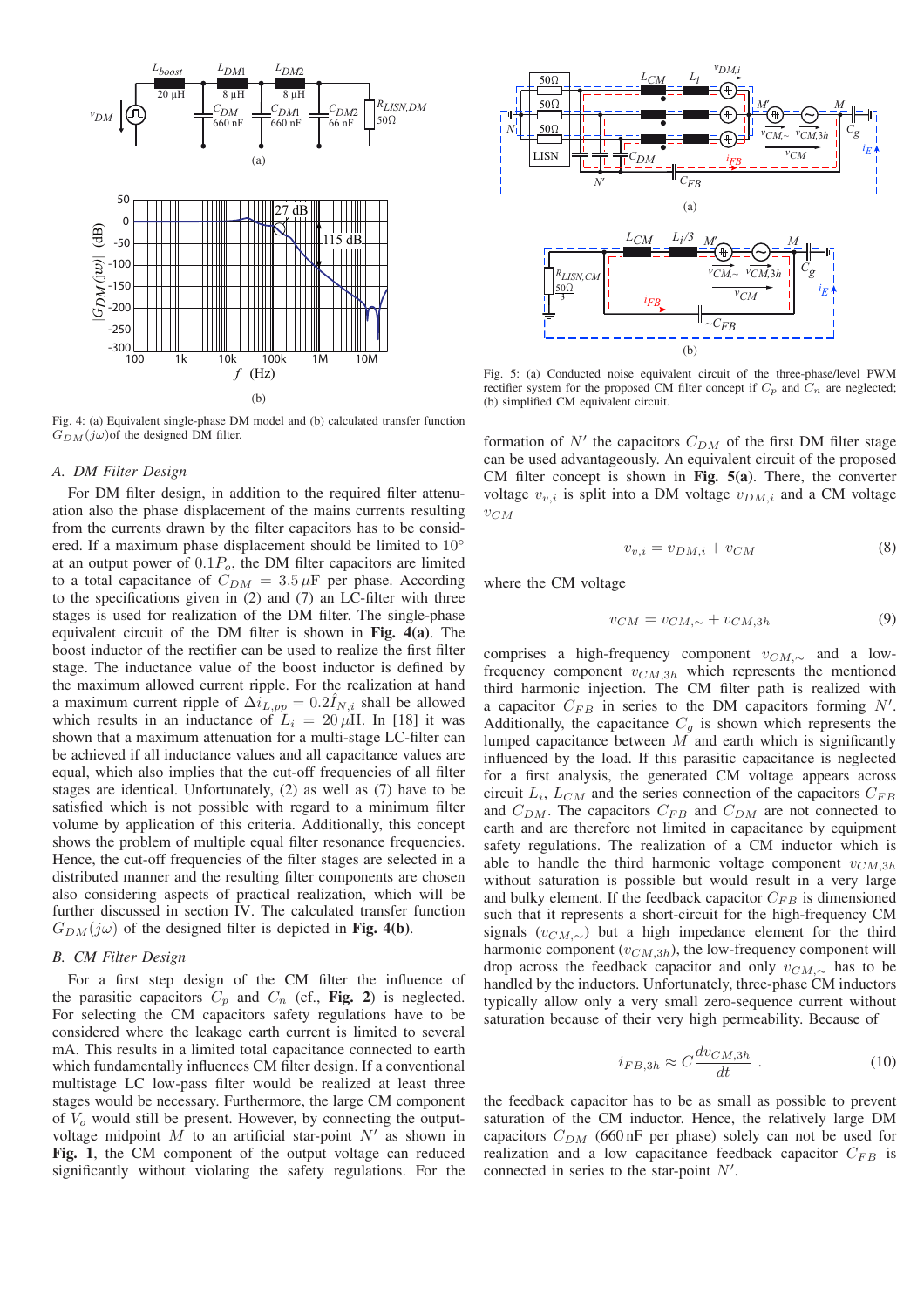

Fig. 6: (a) Attenuation  $A_{CM}$  of the proposed CM filter concept as a function of earth capacitance  $C_g$  and (b) achieved attenuation as a function of  $C_{FB}$  for  $C_q = 2 \text{ nF } (f = 1 \text{ MHz}).$ 

The CM inductor on the other hand has to hold the highfrequency CM voltage and core saturation is avoided if

$$
B_{sat} > B_{CM,max} = \frac{\int_0^{T_p} v_{CM, \sim} dt}{N A_{fe}} = \frac{\frac{V_o}{3} T_s}{N A_{fe}} \tag{11}
$$

where  $T_s = 1/f_s$  and  $T_p$  denotes the maximal length of a CM pulse which was set to  $T_p = T_s$ .

Since the CM inductors are placed in series to the boost inductors  $L_i$  the full phase current including the high-frequency ripple flows through their windings. The high-frequency DM current ripple does not cause core losses because of the mutual compensation of the magnetomotive forces but copper losses caused by skin and proximity effect have to be considered.

In Fig. 5(b) the CM equivalent circuit is shown. If the lumped capacitance  $C_g$  is not neglected, part of the total CM current doesn't return through the feedback path  $i_{FB}$ . Depending on the size of  $C_q$  this results in a notable earth current through the line impedance stabilization network (LISN). In order to limit this current the feedback capacitor should be large which, however, is in discrepancy with the design criteria given in (10). Depending on the parasitic capacitances  $C_q$  and  $C_{FB}$  the attenuation  $A_{CM}$ can be calculated by

$$
A_{CM} = 20 \log_{10} \left( \left| \frac{1 + As + \underline{Z}_L C_g C_{FB} R_{LISN,CM} s^2}{R_{LISN,CM} C_g s} \right| \right)
$$
  

$$
A = C_g \left( \underline{Z}_L + R_{LISN,CM} \right) + \underline{Z}_L C_{FB}
$$
(12)

where  $Z_L$  denotes the total impedance of the CM inductor and  $R_{LISN,CM}$  is the equivalent high-frequency CM LISN impedance  $(R_{LISN,CM} = 16.7 \Omega)$ . In Fig. 6(a) the resulting attenuation of the realized filter is plotted as a function of the earth capacitance  $C_q$ . It is obvious that the required attenuation of 93 dB can only be realized with the proposed concept if either  $C_{FB} > 500$  nF or  $C_g < 1$  nF. A higher amount of capacitance to earth would result in an attenuation lower than the required



Fig. 7: CM equivalent circuit of the three-phase/level PWM rectifier with heat sink connected to earth if  $C_p$  and  $C_n$  are assumed to be equal.

value given in  $(3)$ . According to Fig.  $6(b)$ , a higher capacitance of  $C_{FB}$  would increase the attenuation but this would also increase the low-frequency current  $i_{CM,h3}$  and is therefore no option. For the realization presented in this paper a compromise of  $C_{FB} = 200$  nF is used. Hence, an additional CM filter stage is required which has to realize the missing attenuation of  $\approx$ 20 dB.

Up to this point, the capacitors  $C_p$  and  $C_n$  of the extended noise model given in Fig. 2 have been neglected for CM filter design. According to (8) the total converter noise  $v_{v,i}$  can be divided into DM and CM emissions, if the two lumped parasitic capacitors are assumed to be equal  $(C_p = C_n)$ . Hence, a simplified CM model can be drawn which is shown in Fig. 7. It is obvious, that even if the proposed CM concept operates ideally  $(i_{CM1} = 0)$  a CM current  $i_{CM2}$  through the LISN exists (marked as blue dashed line). This current is caused by the parasitic capacitances of the semiconductors to the heat sink (if the heat sink is connected to earth) and can only be reduced by insertion of an additional CM filter stage. However, as already discussed, this additional filter stage is needed anyway in order to realize the required attenuation given in (3). It has to be stated here, that the proposed CM filter concept (connection of M with  $N'$ ) supports the propagation of this type of CM emissions and that a large capacitance  $C_q$  would help to reduce the emissions. However, the advantage of an output voltage without high-frequency CM component clearly dominates this drawback.

### IV. FILTER REALIZATION

After determination of the EMI filter topology and calculation of the filter performance the realization of the passive components is an important design step. Here, a proper magnetic material has to be chosen for realization of the inductors. In Fig. 8(a) the complex permeability  $\mu = \mu' - j\mu''$  of the widely used ferrite materials N97 and N49 from EPCOS Inc. are plotted. According to Fig. 8(a), the real part of the permeability  $\mu'$  of material N97 is only constant up to  $\approx 1$  MHz and drops quickly for higher frequencies. Moreover, also the imaginary part  $\mu''$  which is related to core losses rises steeply. Consequently, the magnetic material N97 can not be applied for realizing the boost inductor and is also not a good option for DM filter inductor realization. A realization using material N49 would be possible for  $f_s = 1 \text{ MHz}$ but unfortunately, no suitable core size is commercially available. The permeability of the powder core-material -8 from Micrometals Inc. stays constant up to  $100 \text{ MHz}$  (cf., Fig. 8(b)) and shows acceptable losses and is therefore used for implementation of the DM and boost inductors. Single layer winding toroids T90-8 with  $N = 16$  turns are used for realizing the DM inductors with very small parasitic capacitance. This results in a high self-resonance frequency of 25.9 MHz. For the realization of the DM capacitors  $C_{DM1}$  and  $C_{DM2}$  three 220 nF/630V X7R ceramic capacitors in parallel are used. Unfortunately, the capacitance of these ceramic capacitors is strongly dependent on the applied voltage which results in a much smaller effective capacitance. Hence, for the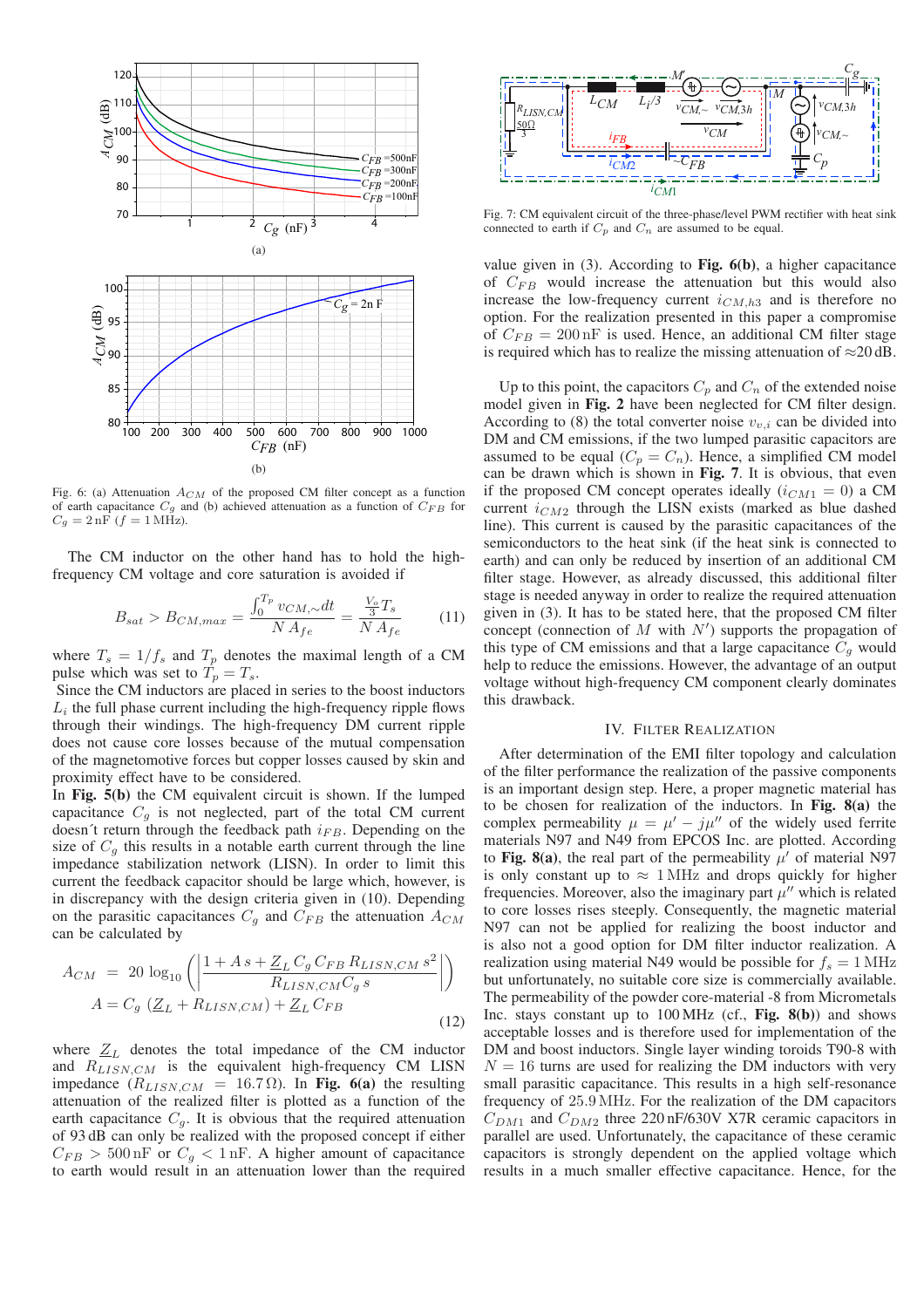

Fig. 8: Real and imaginary part of complex permeability  $\mu = \mu' - j\mu''$  for (a) ferrite materials N97 and N49 of EPCOS and (b) initial permeability for powder core materials from Micrometals. (c) Measured impedance of the realized three-phase CM inductor ( $N = 5$  turns) employing Vitroperm 500F from VAC.



Fig. 9: Complete schematic of the realized EMI filter including information on the used materials.



Fig. 10: (a) Realized prototype of EMI filter and (b) 10 kW laboratory prototype of the ultra-compact rectifier system (Dimensions: 195 mm x 110 mm x 33 mm).

realization at hand five capacitors have to be used. This can be avoided by application of foil capacitors resulting however in a larger volume.

For realization of the CM inductors the nanocrystalline material Vitroperm 500F of Vacuumschmelze Inc. is used. The measured complex insertion impedance  $Z_{CM}$  of the CM inductor is plotted in Fig. 8(c). It can be seen that the inductor exhibits a substantial real part of  $Z_{CM}$  at  $f = 1$  MHz which has to be considered for the design of the CM filter stage. Three inductors are connected in series for realization of  $L_{CM1}$  in order to limit the core losses. For the second CM filter stage a core W409 (also utilizing Vitroperm 500F) is used in conjunction with 4.7 nF Y2-rated ceramic capacitors which show a very small volume.

The complete schematic of the realized filter including detailed information on the used materials is given in Fig. 9. For arrangement of the different filter stages the impedance mismatch concept described in [21] has to be used. According to this concept the impedance of the last DM filter stage  $(C_{DM2})$  should be much smaller than the impedance of the LISN ( $R_{LISM,DM} = 50 \Omega$ ) which is given for the arrangement shown in Fig. 9. This should also be considered for the last CM filter stage  $(C_{CM2})$ . However, the LISN shows a reduced CM impedance  $R_{LISN,CM} = 16.7\Omega$ and in addition the impedance reduction of the last CM filter stage is limited by equipment safety regulation  $(C_{CM2})$ . Therefore, an additional CM inductor  $(L_{CM3})$  is needed to fulfill the impedance mismatch constraint. This CM inductor is realized with a ferrite core which is clamped on the power cable.

The CM inductors are placed in series to the DM inductors because the stray inductance of the CM inductors then can be used advantageously to increase the DM attenuation. The realized EMI filter prototype is shown in Fig. 10(a) together with a picture of the 10 kW laboratory prototype of the rectifier (Fig. 10(b)). The overall dimensions of the EMI filter board are 124.5 mm x 110 mm x 33 mm which results in a power density of 22.1 kW/dm<sup>3</sup> for the EMI filter. The overall rectifier system with the dimensions 195 mm x 110 mm x 33 mm shows a power density of 14.1 kW/dm<sup>3</sup>.

#### V. EXPERIMENTAL RESULTS

In Fig. 11 the results of an EMI measurement according to CISPR 11 (frequency range 150 kHz...30 MHz) are shown together with the limits of CISPR 11 class A. A three-phase DM/CM noise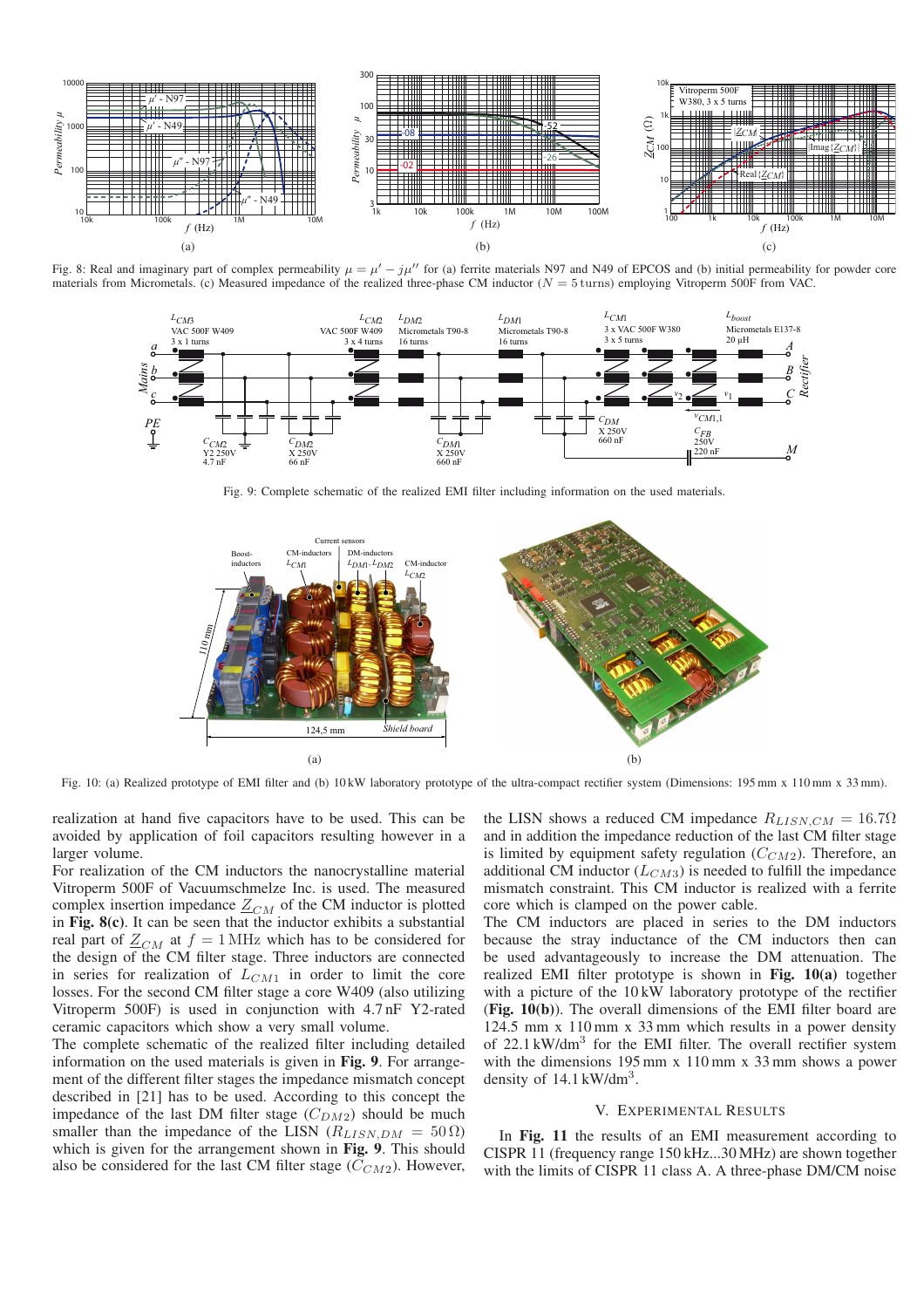

Fig. 11: Final CE measurements of the realized rectifier system; (a) DM emissions, (b) CM emissions and (c) total conducted emissions.



Fig. 12: (a) Measured CM output voltage component form (from  $M$  to earth) employing the proposed CM filter concept and (b) measured voltage of CM inductor  $\overline{L}_{CM1,1}$  with and without PCB shield layer connected to M.

separator was applied to measure the DM and CM noise separately [22]. As expected, the main peaks in the spectra occur at  $f_s$  and  $2f_s$  and are well below the limit. The peak at 5 MHz results from a shielding layer in the printed circuit board and will be discussed later. The peak in the DM spectrum at 400 kHz has its source in the auxiliary power supply and the peak of the CM emissions at 200 kHz is caused by the auxiliary supplies of the gate drives.

Fig. 12(a) shows the voltage of the output midpoint against earth. No high-frequency CM voltage is present and only the third harmonic triangular signal  $v_{CM,h3}$ , used for increasing the rectifier modulation range is measured. This verifies the proper operation of the proposed CM filter concept. Deviations from the triangle signal can be observed at the zero-crossings. There, the CM cokes are able to hold the total CM voltage  $v_{CM}$  without saturation and the voltage stays zero. After reaching light saturation  $C_{FB}$  is charged and the system operates as intended.

As can be seen in Fig. 10(a), the DM inductors  $C_{DM1}$  and  $C_{DM2}$  are arranged face to face and are therefore magnetically coupled. This parasitic effect reduces the attenuation of the DM



Fig. 13: Measured transfer function  $G(j\omega)$  of the DM filter with and without shield.

filter stage and hence a magnetic shield (0.1 mm thick Mu-metal foil glued on a PCB with solid copper layer) is inserted between the two stages to reduce the coupling (also shown in Fig.  $10(a)$ ). In Fig. 13 the measured transfer function  $G_{DM}(j\omega)$  of the filter with and without the shield is plotted. Whereas for frequencies below 800 kHz no difference occurs, an improvement of  $\approx 10 \text{ dB}$  can be measured for frequencies above 1 MHz. It has to be stated here that the dynamic range of the used network analyzer Bode100 [23] is 100 dB and that the measurement results are therefore limited to this value.

Next, the influence of the arrangement of the first DM and CM filter stages (impedance mismatch) is examined. For this purpose, the DM filter capacitors  $C_{DM2}$  are moved behind the CM choke  $L_{CM2}$  (cf., Fig. 14(a)). As nothing is changed for the CM path the three Y2-capacitors (4.7 nF) now constitute an additional DM filter stage with the leakage inductance of the CM choke. Unfortunately, the impedance of the Y2-capacitors  $|Z_{C,CM2}|_{1 \text{ MHz}} = 1/\omega C_{CM2} = 33.8 \Omega$  is in the same range as the DM impedance of the LISN ( $R_{LISM,DM} = 50 \Omega$ ) and therefore doen´t fulfill the impedance mismatch criteria. This results in 10 dB higher noise level compared to a realization satisfying the impedance mismatch criteria (cf., Fig. 14(b)). Therefore, the arrangement of filter stages has to be handled with care in order to achieve the desired attenuation.

In the following the question if a solid copper layer in the printed circuit board (PCB) covering the whole power and EMI arrangement could act as an advantageous shielding layer is discussed. There, the intention is to connect this copper layer to M in order to catch high-frequency noise currents similar to the proposed CM filter concept. Unfortunately, this shield layer also introduces a (capacitive) coupling path from the interconnections of the three CM chokes forming  $L_{CM1}$  to M (cf., Fig. 9). Because of these capacitive couplings, a uniform voltage distribution between the three CM chokes is inhibited. According to the measurement given in Fig. 12(b) a phase-shift of the voltage